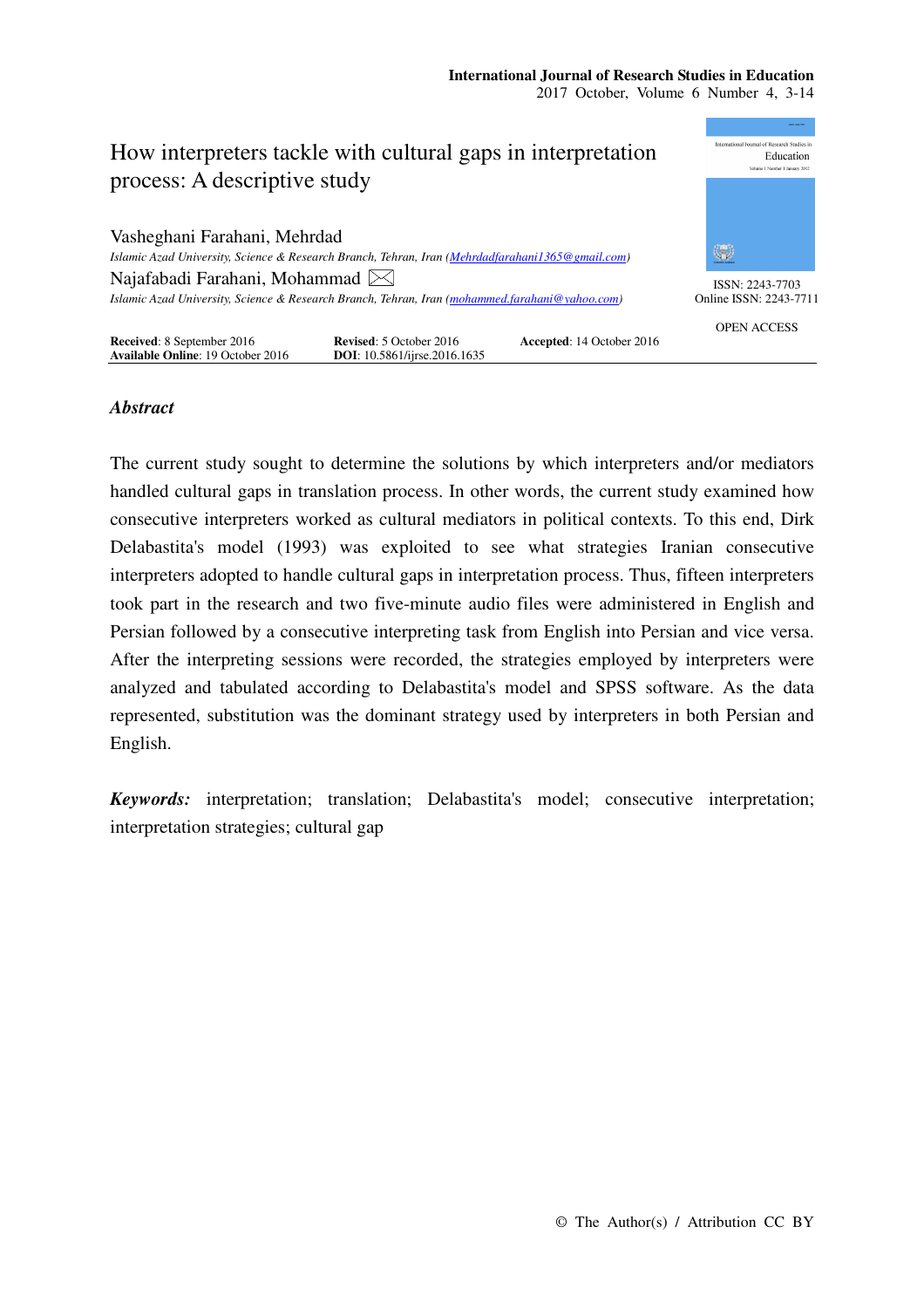# **How interpreters tackle with cultural gaps in interpretation process: A descriptive study**

# **1. Introduction**

Due to the boom in globalization and communication, the world has witnessed translation and interpreting playing vital roles in communication between nations. In today's multicultural and multilingual world, without interpreters and translators, people will fail to communicate with each other and translation plays a significant role; in a sense that

In an age when the world is constantly growing smaller, when translations are increasingly *drawn closer together and for exchanging information and ideas across borders in both oral and written forms has become a fact of life, communication has become inconceivable without translation. It is essential to develop a general framework that will accommodate the range of standards relevant to specific individual translations* (Reiss, 1971, p. xii).

In translation and interpretation, transmission of content is made possible only if the receiver shares the cultural and social knowledge of the issue; otherwise, the utterance will not be received by the listener or the reader (Roy, 1994). In these circumstances, the interpreter is required to intervene, make changes to the original speech, add or remove some parts to make it more comprehensible (Jaradat, 2010) and functions as a cultural interpreter rather than being a neutral transmitter of speech (Kondo,1997).

Interpreting and the role it plays in today's world is one of the most crucial issues which have recently been under the investigation of many scholars. Generally speaking, it is of paramount importance to find out the relationship between interpreting and/or cultural mediator in doing simultaneous and consecutive interpreting. the consummate communicator, whether he is a professional interpreter or not, is a person who can put himself in somebody else's shoes and speaks, so that he would be able to adopt two or more world views and thus imagine how a certain message would be decoded or interpreted by the receiving party (Kondo,1990).

The role of the interpreters is under research and it seems that this era of research is still intact; thus, this study tried to find out how can the interpreter's role differ in interaction process and how interpreters can deal with culturally loaded differences, particularly those in which Persian cultural specific contexts are absent in English.

### *1.1 Research question*

In accordance with the aforementioned issues, the current study tries to address the following research question:

**R.Q:** How do consecutive interpreters handle cultural gaps in political contexts?

# *1.2 Theoretical Framework*

As for the theoretical and conceptual framework, this study rested on Delabastita's Five-category translational model. Delabastita (1993), who works on the development of this approach to translation interpretation, examines the status of the translation process on three related levels; that is to say, the linguistic, the cultural and the textual codes. He, in his model, compares and contrasts the difference and similarities between the linguistic and cultural words/ expressions with the differences and similarities between the knowledge of language (s) gained by dictionaries and the knowledge of the world gained by encyclopedias.

The typology of Delabastita's proposed model is based on the intermingling of two parameters: codes (on three code levels) and operations of five transformational categories). The latter parameter is interpreted as the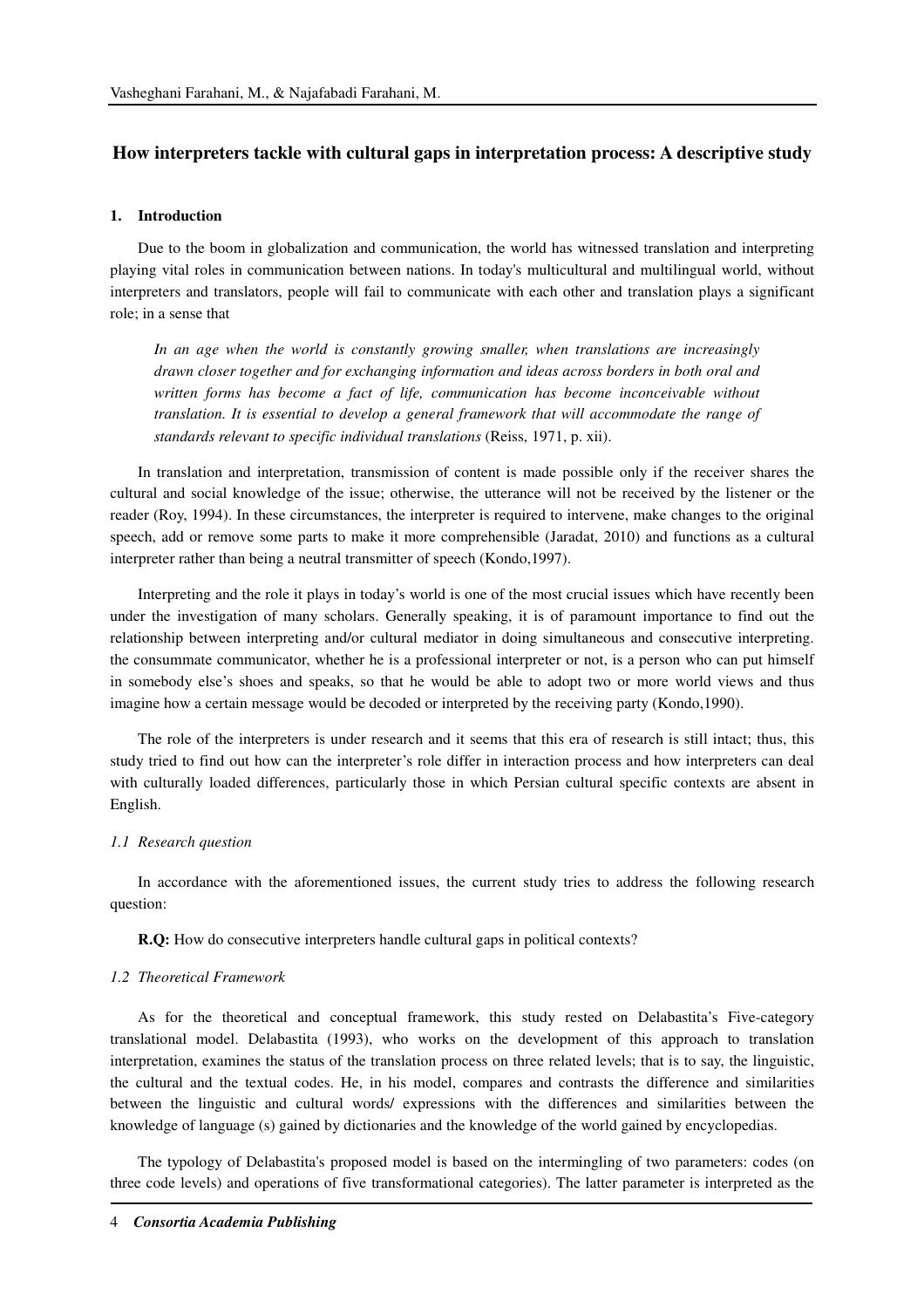techniques, principles and the models of translation. These components are deemed transformational categories: substitution as finding a matching and close expression; repetition comes from similarity and means direct transferring of word from source text into target text; deletion which means removing some words and expressions; addition as to add something to the original text; and finally permutation which means arranging sentences and structures differently (Delabastita, 1993).

## **2. Literature Review**

#### *2.1 What Is Interpretation*

According to Jones (2002), interpreting can be simply defined as "immediate oral translation" (p. 5). However, he claims that this definition does not offer the best definition of what interpreting is all about. Linguistic problems are not the only barriers and pitfalls that an interpreter has to come up with. Cultural difficulties, as Jones (2002) explains, "can manifest themselves both explicitly and implicitly" (p. 5). He (2002) explains that the interpreter's job is a job that requires permanent elucidation. Pochhacker (2004) also defines interpreting as a model of translation which requires a change of form in another language according to on-time delivery of speech in source text. Although not well-defined, such definition is cogent enough to define interpretation.

### *2.2 Interpretation vs. Translation*

Most translation scholars define mistakenly translation and interpretation as one practice and the same profession. Interpretation and translation overlap, to some extent; however, they are of two distinct occupations. To show the real difference between the two occupations, it is said that

*the modes of input and output are visual and written mode in the case of translation and auditory and verbal mode in the case of interpreting* (De Groot, 2005. p. 456).

Unlike translation, which refers to the written output based on a written input, interpretation refers to the oral output based on oral input (impromptu) or written input (sight interpreting). Baker (2001) defines interpreting as "the oral translation of the oral discourse" (p. 40). The person who does interpreting is called "interpreter". Interpretation occurs when two members or more of different languages engage in a communication process, and it is of two main types: simultaneous interpreting and consecutive interpreting. In simultaneous interpreting, the simultaneous interpreter listens to the speaker, through headphones, and at the same time, interprets into a microphone. In consecutive interpretation, the speaker speaks for some time, usually from one to three minutes and stops, the interpreter then interprets. The difference between the interpreter and the translator is explained as follows:

*The translator's activity is more like that of a writer, while the interpreter's performance is more like that of an actor. A good translator will spend much time searching for the correct technical term or the right choice of words, but a good interpreter must immediately come up with a satisfactory paraphrase or a rough equivalent* (Nolan, 2005 p. 30).

Research on the history of interpretation has begun only recently in different academia. In other words, study and investigation into interpretation is an area of inquiry which has, to some extent, been neglected by the academia mainly due to the "the absence of ideal, reliable records, some blanks will probably never be filled in "(Bowen, 1995, p. 245). Indeed, it is as early as 3000 BC that the Egyptians had a hieroglyphic tool which signified 'interpretation (Bowen, 1995). It is thought that it is much easier for translators to work on written documents or on texts as they do, than it is for interpreters who work on oral speech. It is also proved that the social status of interpreters can also impact on their ranks in the history as culturally poor people; woman and other members of lower class were not accounted for the place they deserved in history (Bowen, 1995).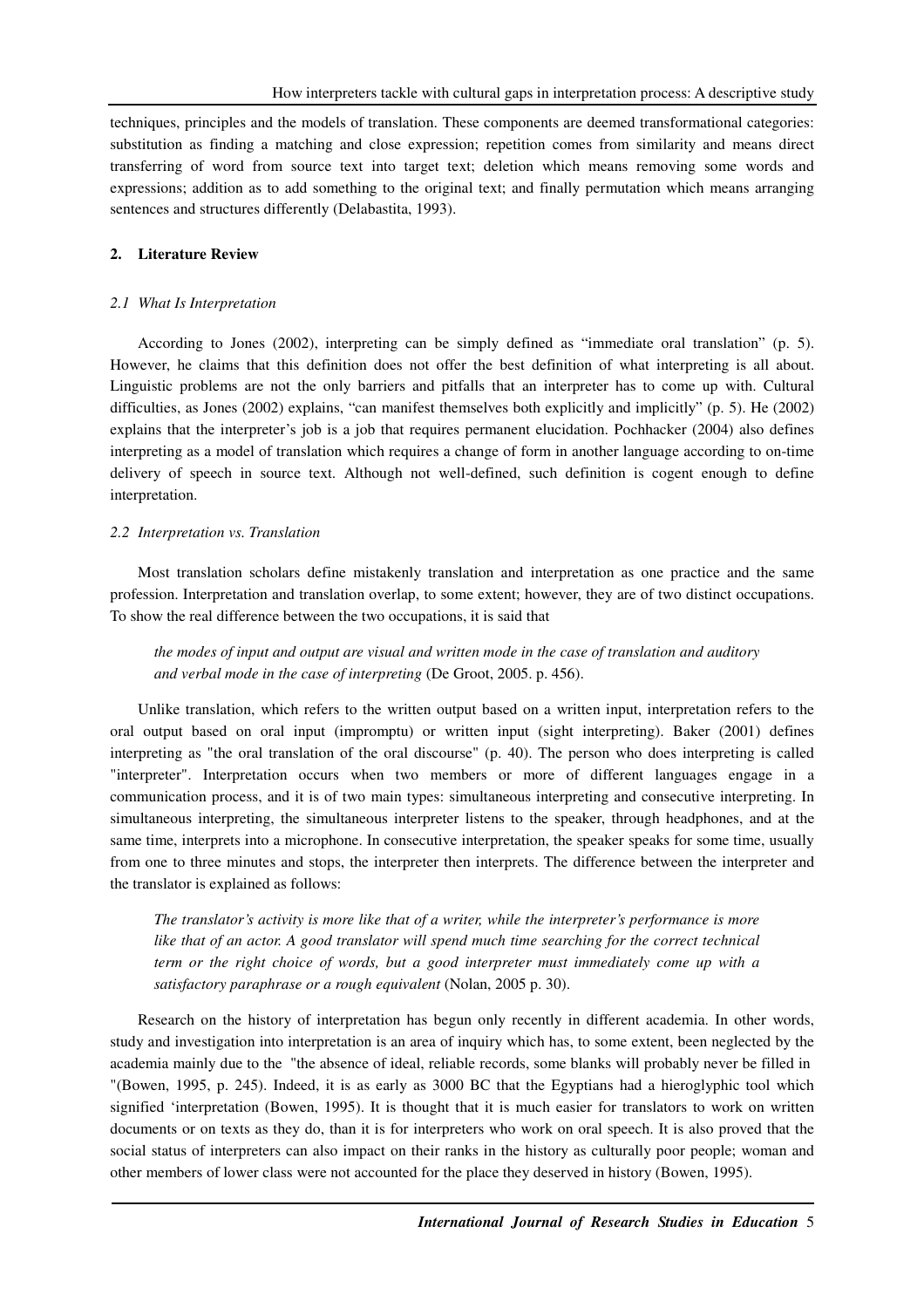# Vasheghani Farahani, M., & Najafabadi Farahani, M.

Gaiba (1998) believes that consecutive translation and interpretation were among the basic techniques exploited, though both proved inefficient, with the rapid interpreting meddling with the role of the speech producer and the consecutive interpretation; thereby delaying the interpretation process. Thus, the need for a more effective method of translation/interpretation at international conferences was quite needed. The first move for simultaneous interpreting equipment was made in 1926 to Gordon Finlay at IBM. His equipment was based on an idea of the founder of Boston's Filene's department store, Edward A. Filene. Conference interpretation is another area of research which has recently been into focus. As a matter of fact, "conference interpreting is the most prestigious form of interpreting and the most financially rewarding" (Phelan, 2001, p. 6), according to Phelan, conference interpreting refers to the two main modes of interpreting: simultaneous and consecutive interpreting.

In conference interpreting, Gile (2001) identified four periods that characterized research: the early writing period; the experimental period; the practitioners' period; and the renewal period. During the early writing period (1950's & 1960's), practicing interpreters and interpreting trainers began to think and write about the field. They were not researchers themselves, so they mainly wrote reflectively about their thoughts and experiences (Herbert, 1987).

During the practitioners' period (1970's), practicing interpreters attempted to do research on interpreting. The results of that research were considered theoretical or conjectural, rather than empirical, and these individuals generally worked in isolation from other scientific communities (Gile, 2001). Kirchhoff (1976) describes simultaneous interpreting as

*a multi-phase process that takes place sequentially while sender output, except in the case of pauses, is being produced, and must be processed continuously* (p. 111).

In simultaneous interpreting, it is thought that the interpreter expresses in a language what s/he receives in another language. However, Paneth (1957) believes that the interpreter expresses not what he hears; rather he expresses what he has received. In fact, in Translation Studies, scholars have analyzed translation from many various points of view, such as post-colonialism studies, gender studies and ideological considerations. Anderson (1976) was among from the first scholars who highlighted the importance of the social status in which the interpreting job happens. He (1976) claims that interpreting "occurs in social-situations amenable to sociological analysis" (p. 209). Cronin (2013) believes interpreters as

*those that cross linguistic and cultural boundaries; depending on the identity of the interpreter and the nature of the context, interpreter's cross boundaries of gender, class, nationality, or ethnicity* (p. 391).

There are also some other views on interpretation and translation which could be valid for approaching interpreting as well. Pym (2000), who reflects on the issue with regard to training claims that those who program the training courses should be directed to producing intercultural translators.

# *2.3 Interpreter as a cultural mediator*

As Pöchhacker (2004) mentioned, conceptual concepts are such that they cannot be separated from the overall culturally, socially and politically loaded system of thought and hence the language in which they are uttered. Cultural and social knowledge of people makes sense in communication besides the role of relationships and expectations of people. In other words, culture determines the way people think, act and interact in a society where they live. According to Newmark (2000) culture is

*the way of life and its manifestations that are peculiar to a community that uses a particular language as its means of expression* (p. 94).

Thus, culture is a combination of habits, rituals, beliefs, morals, law, religion, customs, and behavior. Likewise,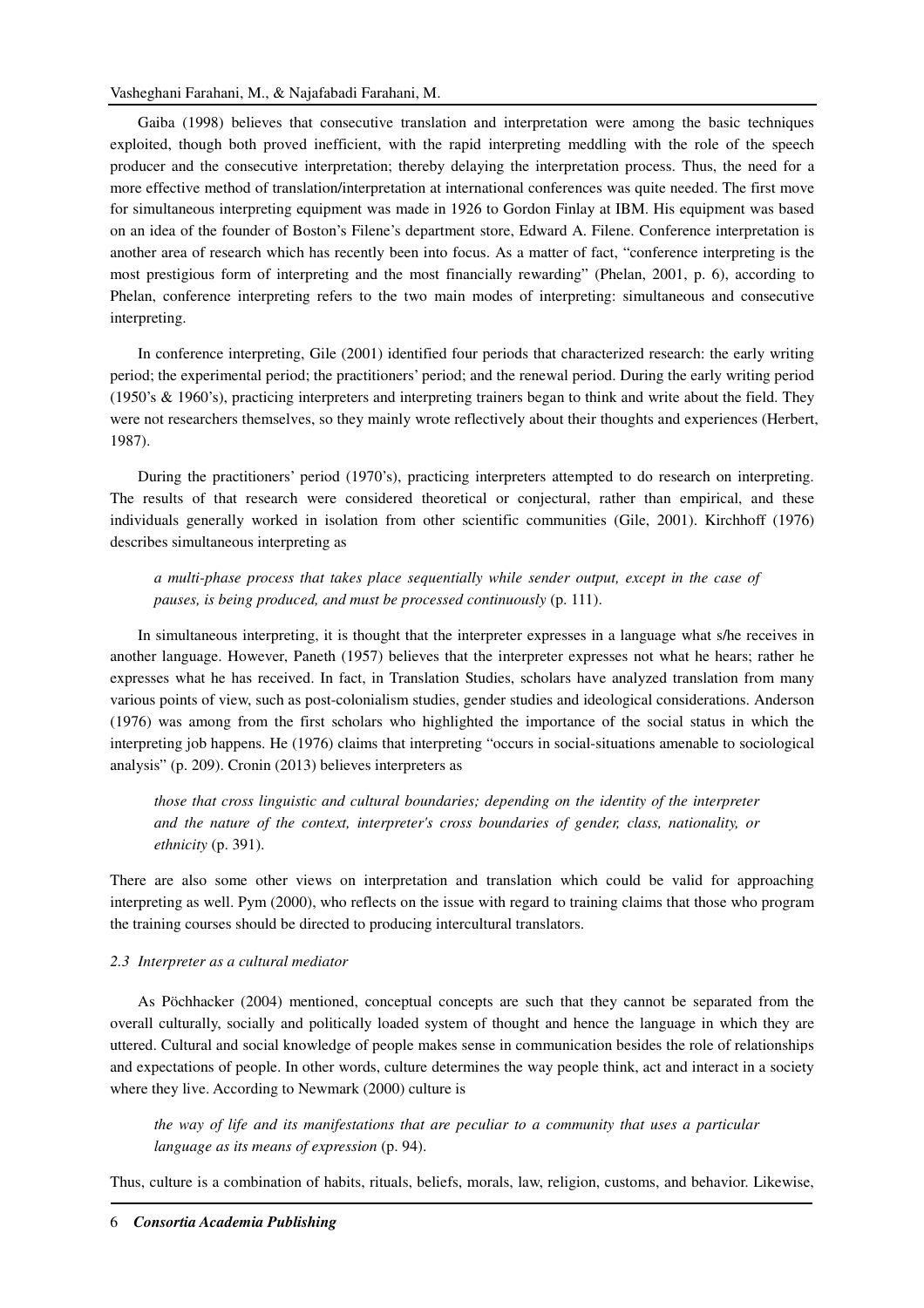Faiq (2008) asserts "language and culture represent the two sides of the same coin" (p. 35). In other words, language and culture are such interrelated concepts that cannot be separated from each other.

In translation and interpretation, as well as in communication and interaction, transmission of messages is possible only if the receiver shares that cultural and social knowledge in both languages. If not, the speech does not make any sense to the receivers as it does "not correspond to any reality they had experienced" (Reeves, 1994, p. 42). Aziz (1982) explains this relation as

*the vocabulary of a language derives its meaning to a large extent from its culture. Meaning is therefore the basic link between culture and language; it is also the central field of translation* (p. 25).

### **3. Design, Sampling and Material of the Study**

The method used in this research was of a qualitative-descriptive and non- experimental in nature to analyze the research question. Dornyei (2007) believes that "qualitative research design works with a wide range of data including recorded interviews, various types of texts and images…during data processing most data are transformed into a textual form because most quantitative data analysis is done with words" (p. 37-38).

Interpreters were competent in English and Persian. Those speakers with at least twice a month experience of consecutive interpreting were chosen. These interpreters work in IRIB (Iranian Broadcasting Corporation) and Foreign Ministry. Some of the subjects were instructors or English teachers who had the experience of interpreting. The number of the subjects for this research was 15 interpreters. The subjects were at different ages and sex. The distribution was tried to be balanced, but since most interpreters were men, male sex had the most contribution in this research.

## **Table 1**

*Subject size* 

| Subjects | Number of Subjects |
|----------|--------------------|
| Male     |                    |
| Female   |                    |

### **Table 2**

*Subjects' Level of Education* 

| Number |
|--------|
|        |
| 11     |
|        |
|        |

The needed data for this study collected from different speeches. One of them was some parts of former Iranian President Mahmud Ahmadinejad and some other Iranian official's cultural related words and the English protocol including some US official's words like George W. Bush, Barak Obama, and Dan Rather; CBS performer. Since interpreters were hard to find and getting them into cooperation was a hard task, only 5 minutes of both Persian and English protocols were taken out.

# *3.1 Procedure*

Subjects were selected and given two consecutive interpreting protocols, one was English interpreted into Persian and another one was Persian interpreted into English. The interpreting protocols were given orally i.e. subjects were to listen to the tests by headphone and their interpreting was recorded on another voice recorder. The subjects listened to speakers one by one and start interpreting the chosen chunk as soon as the pause starts. The pause was exactly as long as the chunk, however if any subject needed more time, it was allowed. The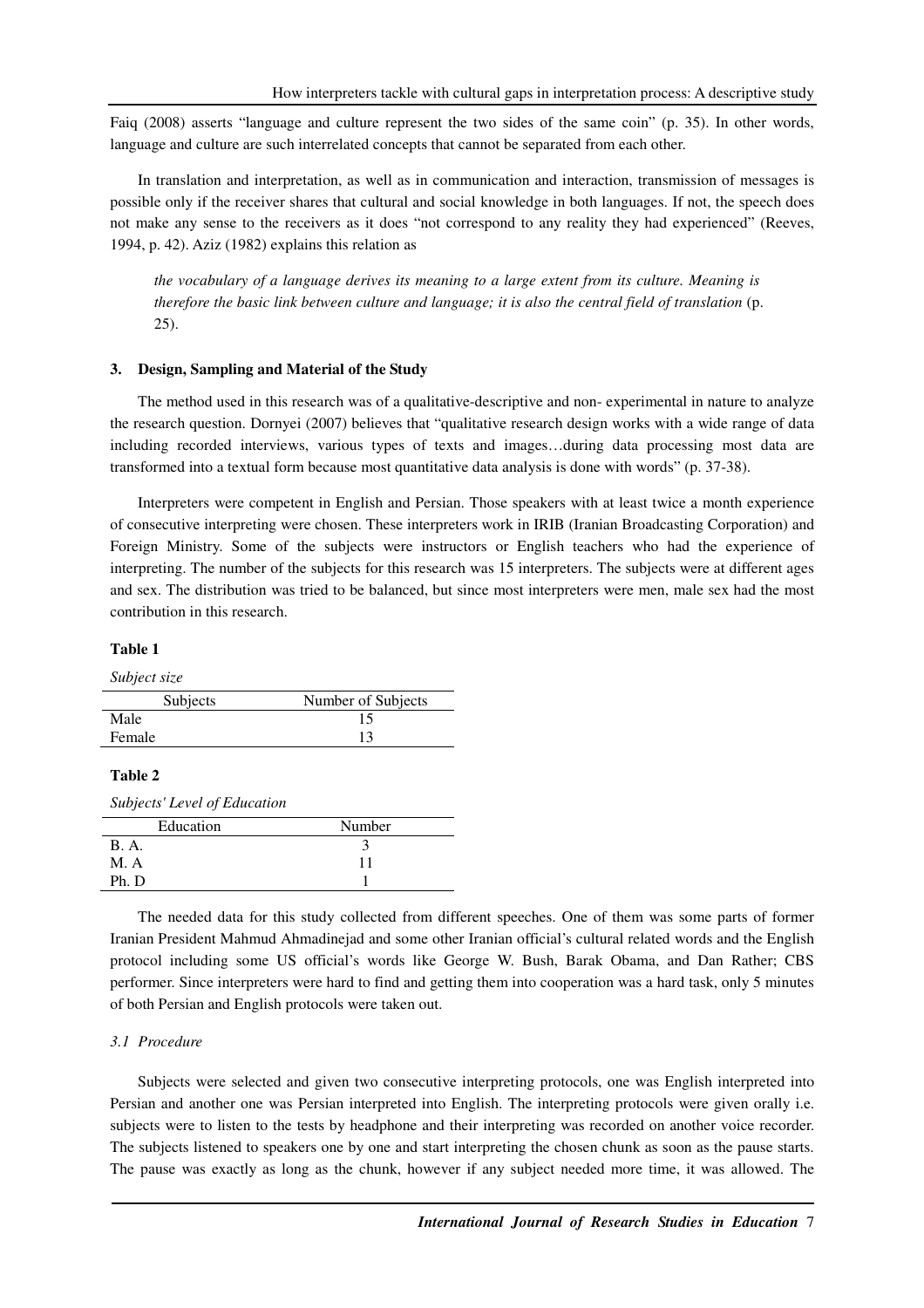researcher was present all the time while subjects were doing the tests. Subjects were allowed to take notes in any language and way they desire. They could choose either English protocol or Persian one. None of the subjects were informed about the contest before the test time. It is also need to note that chunks were selected in different formats, some of them were small and some others were longer.

The interview was divided to some chunks. Some chunks were only one sentence; some of them were as long as a paragraph. Further, chunks and the given time were the same for all interpreters. Subjects were supposed to interpret each chunk within the same time that the chunk took, plus five to seven more seconds. However, if any subjects needed more time for any of the chunks, s/he was allowed to take more time. The chosen excerpts were selected as they were given for common people who were not necessarily politicians or familiar with political genre. In addition, protocols were Standard English which were clear. Meanwhile, comprehension of the chosen parts did not need any technical background or special knowledge.

#### *3.2 Delabastita's model*

The theoretical and conceptual framework of this study rested on Delabastita's Five-category translational model (1993). Delabastita examines the translation process on three interrelated levels – on linguistic, the cultural and the textual codes. He compares and contrasts the differences and similarities between the linguistically and culturally loaded codes with the differences between the knowledge of language gained by dictionaries and that of knowledge of the world gained by encyclopedias. The typology of Delabastita (1993) is based on the combination of two parameters: codes (of three code levels) and operations (of five transformational categories). The latter ones may be interpreted as the techniques and the types of translation. The following components are considered as transformational categories: substitution as the possibility of finding a matching analogue; repetition emerging from homology and representing direct transfer; deletion as renunciation from some elements; addition as the explication of qualities; and permutation as compensation manifesting itself not at the textual but the metatextual level.

#### **Table 3**

# *Delabastiat's model*

| Code             | Protolanguage                | <b>Protoculture</b>        | <b>Prototext</b>                       |
|------------------|------------------------------|----------------------------|----------------------------------------|
| <b>Operation</b> | Metalanguage                 | <b>Metaculture</b>         | <b>Metatext</b>                        |
| Substitution     | greater or smaller degree of | Naturalization             | systemic, acceptable text              |
|                  | approximate) linguistic      | Modernization              | (potentially conservative) adaptation  |
|                  | equivalenc                   | Topicalization             |                                        |
|                  |                              | Nationalization            |                                        |
| Repetition       | total: non-translation, copy | Exoticization              | non-systemic text,                     |
|                  | partial: calque, literal     | historization (through the | not-acceptable(potentially             |
|                  | translation, metaphrase,     | mere intervention of       | innovative)                            |
|                  | word-by-word, interlinear    | time-place distance)       |                                        |
|                  | translation;                 |                            |                                        |
| Deletion         | reductive translation        | Universalization           | the metatext is a more typical         |
|                  | abridged version             | dehistorization (through   | specimen of a (target) text-type       |
|                  | undertranslation             | the removal of foreign     | neutralization of stylistic or generic |
|                  | expressive reduction         | cultural signs)            | peculiarities                          |
| Addition         | paraphrastic translation     | Exoticization              | the metatext is a more typical         |
|                  | more explicit text           | historization (through the | specimen of a (target) text-type       |
|                  | Overslation                  | positive addition of       | introduction of stylistic or           |
|                  | expressie amplification      | foreign cultural signs)    | genericmarkers                         |
| Permutation      | compenation (metatextual)    | compensation               | compensation (metatextual)             |
|                  |                              | (metatextual)              |                                        |

#### *3.3 Questionnaire*

In order to have a general information of the subjects a questioner was distributed among the interpreters.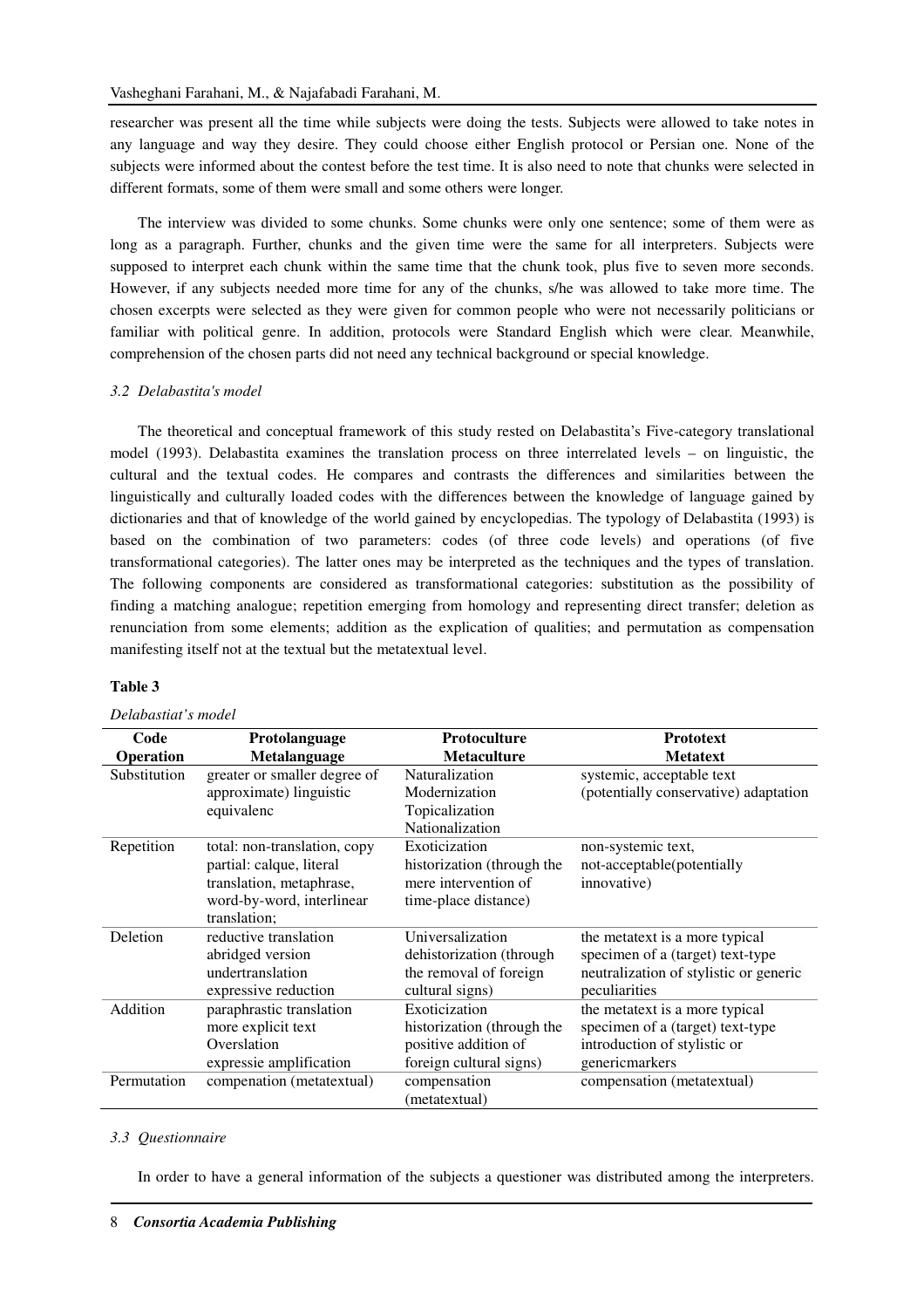This questionnaire involved items as

# **Table 4**

*A Questioner on the Basic Information of the Interpreters* 

| <b>Ouestions</b>                                                  | <b>Answers</b> |
|-------------------------------------------------------------------|----------------|
| Age                                                               |                |
| <b>Sex</b>                                                        |                |
| <b>Profession</b>                                                 |                |
| How long have you been working as a consecutive interpreter?      |                |
| How often do you interpret?                                       |                |
| What kind of interpreting consecutive or simultaneous- do you do? |                |

# **4. Data Analysis**

In order to test the research, question a number of statistical analyses were conducted. It is worth mentioning that the data were analyzed by using SPSS software.

#### **Table 5**

*Frequency of the strategies in first chunk* 

| Strategy     |       | Frequency | Valid percent |
|--------------|-------|-----------|---------------|
| Addition     |       |           | 6.7           |
| Deletion     |       |           | 6.7           |
| Repetition   |       |           | 0.00          |
| Substitution |       | 13        | 86.7          |
|              | Total |           | 100           |

Table 5 represents the frequency of strategies used in the first chunk of the test. As it is shown in table 5, Substitution with 86.7% was the most frequent strategy in the first chunk followed by Addition and Deletion with 6.7%, respectively. However, none of the interpreters used repetition.

# **Table 6**

*Frequency of Strategies in Second Chunk* 

| Strategy     | Frequency | Valid percent |
|--------------|-----------|---------------|
| Addition     |           | 6.7           |
| Deletion     |           | 0.00          |
| Repetition   |           | 0.00          |
| Substitution | 14        | 93.3          |
| Total        | 15        | 100           |

Table 6 demonstrates the Frequency of Strategies used in Second Chunk. As can be seen, Addition and Substitution were the only strategies interpreters used to interpret the chunk with 93.3 and 6.7, respectively. More than 90% of the subjects used substitution and only one of them preferred addition. Also, no interpreter used deletion or repetition in the first chunk.

# **Table 7**

| Frequency of the Strategies in Third Chunk |  |  |  |
|--------------------------------------------|--|--|--|
|                                            |  |  |  |

| Strategy     | Frequency | Valid percent |
|--------------|-----------|---------------|
| Addition     |           | 13.3          |
| Deletion     |           | 20.0          |
| Repetition   |           | 0.00          |
| Substitution | 10        | 66.7          |
| Total        |           | 100           |

Table 7 represents the percentage of the strategies. As can be seen, Substitution was the most frequent used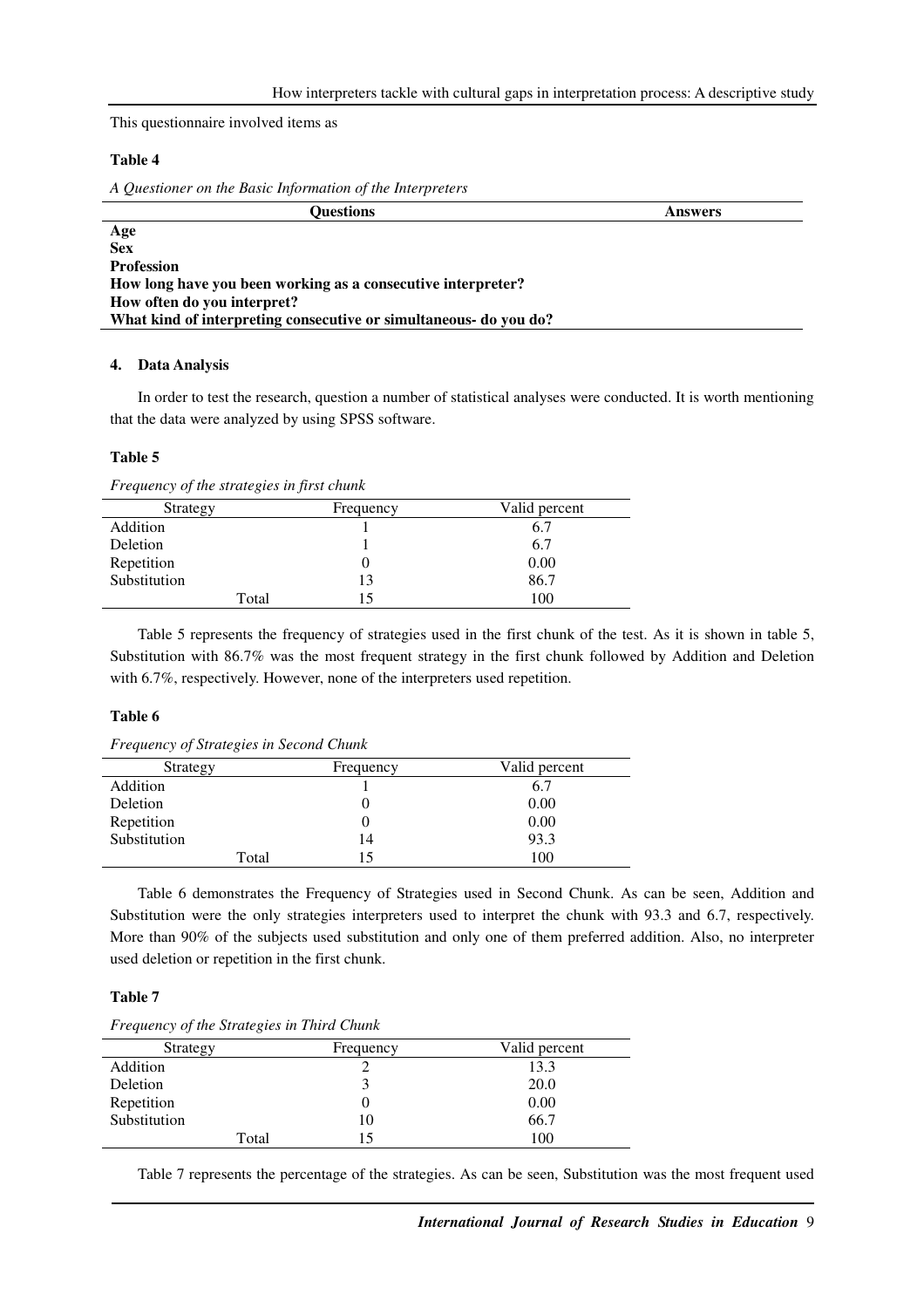in this chunk with 66.7%. Addition and Deletion were the next strategies with 20% and 13%, respectively. Repetition with 0% was the strategy which was not used by the translators.

## **Table 8**

| Frequency of Strategies in Forth Chunk |             |               |  |
|----------------------------------------|-------------|---------------|--|
| Strategy                               | Frequency   | Valid percent |  |
| Addition                               |             | 26.7          |  |
| Deletion                               |             | 0.00          |  |
| Repetition                             |             | 0.00          |  |
| Substitution                           |             | 73.3          |  |
|                                        | Total<br>15 | 100           |  |

Table 8 demonstrates the strategies interpreters used in the  $4<sup>th</sup>$  chunk of the interpretation. As is shown, Substitution with more than 70% was the dominant strategy followed by Addition, 26.7%. However, with 0%, none of the interpreters used either deletion or repletion.

## **Table 9**

*Frequency of Strategies in Fifth Chunk* 

| Strategy     | Frequency | Valid percent |
|--------------|-----------|---------------|
| Addition     |           | 7.14          |
| Deletion     |           | 0.00          |
| Repetition   |           | 0.00          |
| Substitution | 13        | 92.86         |
| Total        | 14        | 100           |

Table 9 represents the percentage of the strategies used in the 5<sup>th</sup> chunk of the interpretation process. As is demonstrated, Substation with 92.86% was the most frequently strategy followed by Addition with only 7.14%. Deletion and Repetition with 0% were the strategies which were not used by the interpreters.

#### **Table 10**

*Frequency of the Strategies in Sixth Chunk* 

| Strategy     | Frequency | Valid percent |
|--------------|-----------|---------------|
| Addition     |           | 7.14          |
| Deletion     |           | 7.14          |
| Repetition   |           | 42.86         |
| Substitution |           | 42.86         |
| Total        | 14        | 100           |

Table 10 represents the percentage of the strategies used in the sixth chunk of the interpretation process. As can be understood, Repletion and Substitution were among the mostly-used strategies with both 42 items. While, 68% followed by addition and deletion both with 7% only.

# **Table 11**

| <i>Trequency of the strategies in Sevenin Chan</i> n |           |               |  |
|------------------------------------------------------|-----------|---------------|--|
| Strategy                                             | Frequency | Valid percent |  |
| Addition                                             |           | 20.0          |  |
| Deletion                                             |           | 00.0          |  |
| Repetition                                           |           | 21.0          |  |
| Substitution                                         |           | 59.0          |  |
| Total                                                |           | 100           |  |

*Frequency of the Strategies in Seventh Chunk* 

Table 11 reveals the percentage of the strategies used in the interpretation process in the  $9<sup>th</sup>$  chunk. As can be inferred, Substitution and Repetition were the dominant strategies with 59% and 21%, respectively. Addition with 20% was the third strategy used by the interpreters. Deletion with 0% was the least used strategy.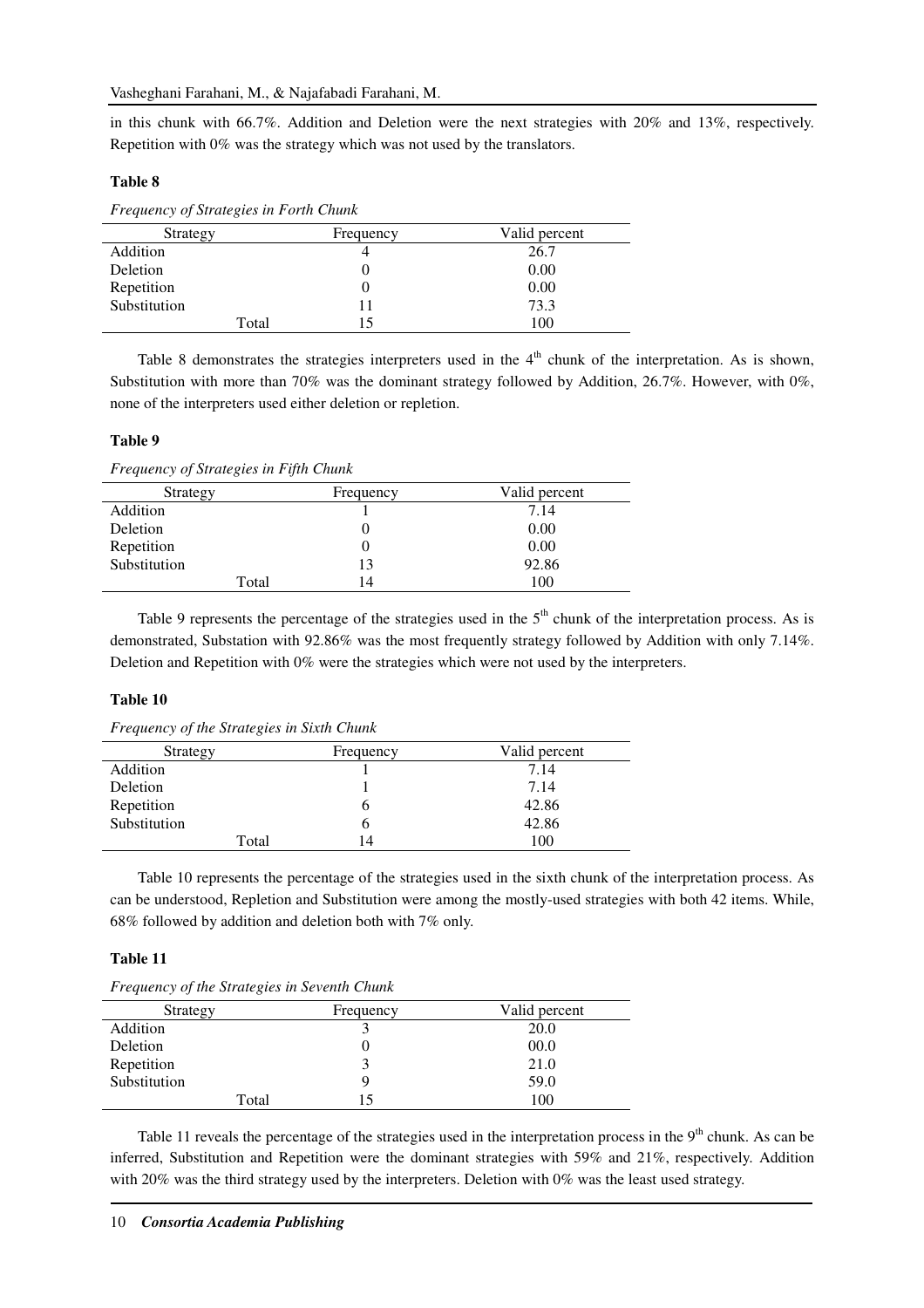# **Table 12**

| Strategy     | Frequency | Valid percent |
|--------------|-----------|---------------|
| Addition     |           | 0.00          |
| Deletion     |           | 53.85         |
| Repetition   |           | 23.08         |
| Substitution |           | 23.08         |
| Total        |           | 100           |

*Frequency of the Strategies in Eighth Chunk* 

Table 12 represents the frequency of the strategies used in the  $9<sup>th</sup>$  chunk of the interpretation process. As can be understood from data, Deletion with 53.85% was the most frequent strategy followed by Repetition and Substitution with both 23.08%, respectively. Addition with 0% was the least used strategy used by the interpreters.

# **Table 13**

*Frequency of the Strategies in Ninth Chunk* 

| Strategy     |       | Frequency | Valid percent |
|--------------|-------|-----------|---------------|
| Addition     |       |           | 0.00          |
| Deletion     |       |           | 38.46         |
| Repetition   |       |           | 53.85         |
| Substitution |       |           | 7.69          |
|              | Total | 13        | 100           |

Table 13 represents the frequency of strategies used in the  $9<sup>th</sup>$  chunk of the interpretation process. As is seen, Repetition and Deletion were the most frequent strategies with 53.85% and 38.46%, respectively. Substitution and Addition were the next strategies used by the interpreters with 7 and 0%, respectively.

### *4.1 Total Frequency in English protocol*

In the English protocol of the test, Twenty-four English chunks categorized separately in accordance with Delabastita's model. Table 14 shows the total amount of strategies used in English protocol of the research.

#### **Table 14**

| Strategy     | Frequency | Valid percent |
|--------------|-----------|---------------|
| Addition     | 29        | 8.84          |
| Deletion     | 62        | 18.90         |
| Repetition   | 57        | 17.38         |
| Substitution | 180       | 54.88         |
| Total        | 328       | 100           |

*Total Frequency of Strategies in English Protocol* 

Table 14 shows the total frequency of strategies in English protocol. As it is shown, substitution (54.88%) was the most frequent strategy used by interpreters in English protocol. Deletion with 18.90% was the second most prevalent strategy. Repetition gained 17.38% of the strategies and placed in the third rank. Only 8.84% of the interpreters used addition in order to interpret the English chunks.

### *4.2 Frequency in Persian protocol*

There were around 34 Persian chunks categorized in accordance with Delabastita's model. Each of the chunks was measured separately. Table 15 represents the Frequency of strategies in twenty fifth chunks*.* Accordingly, Addition with 40% was the most frequent strategy interpreters used in the first Persian chunk. Repetition with 33.3% and deletion with 26% were the next frequent strategies. None of the interpreters has used the strategy of substitution in this chart.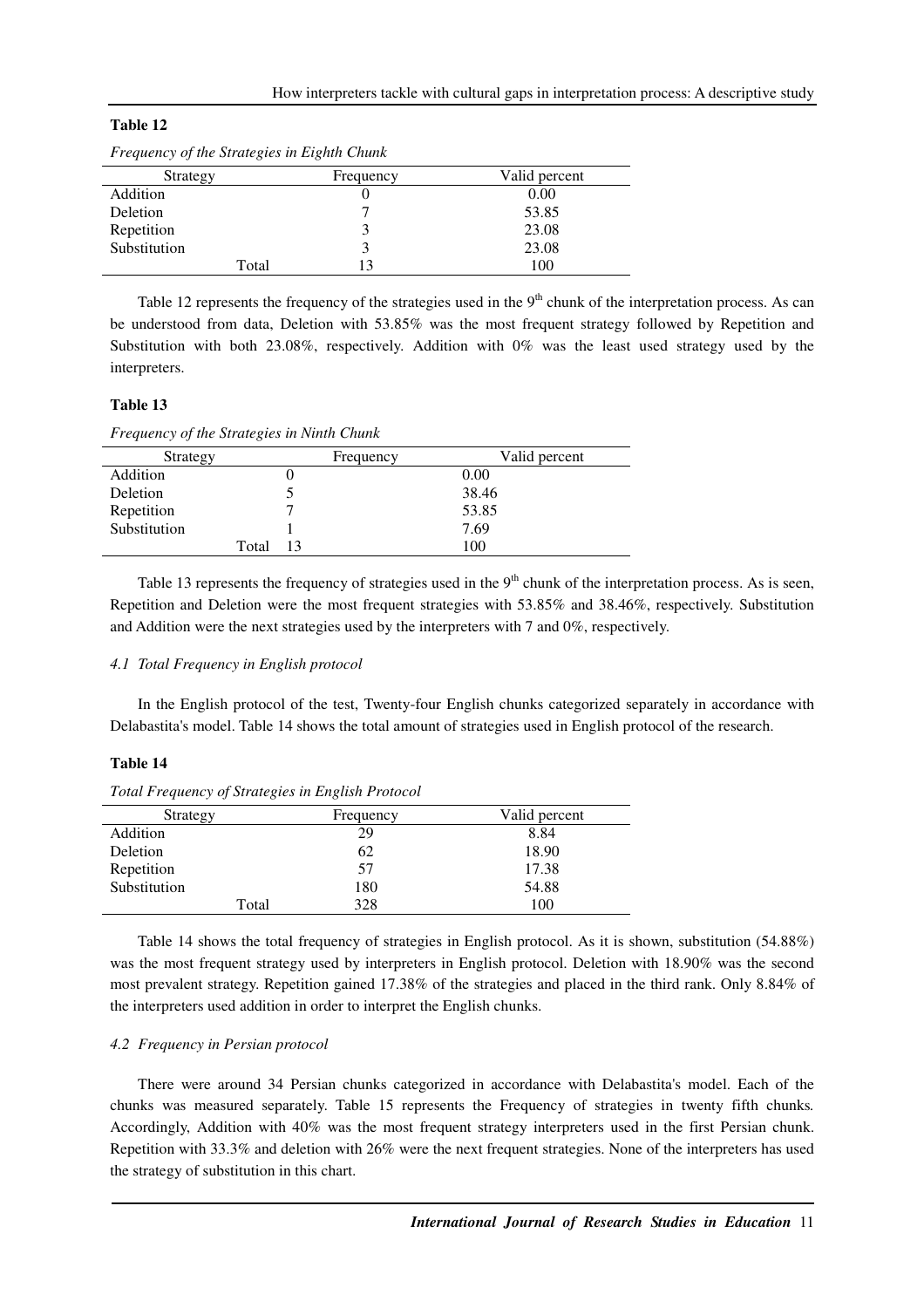### **Table 15**

| Strategy     | Frequency | Valid percent |
|--------------|-----------|---------------|
| Addition     |           | 40.0          |
| Deletion     |           | 26.           |
| Repetition   |           | 33.3          |
| Substitution |           | 0.00          |
| Total        |           | 100           |

*Frequency of strategies in twenty fifth chunk* 

*4.3 Total strategies used in both Persian and English protocols* 

### **Table 16**

*Total Strategies Used in both Persian and English Protocol* 

| Strategy     | Frequency | Valid percent |
|--------------|-----------|---------------|
| Addition     | 93        | 11.86         |
| Deletion     | 98        | 12.50         |
| Repetition   | 135       | 17.22         |
| Substitution | 458       | 58.42         |
| Total        | 784       | 100           |

Table 16 demonstrates total strategies used in both Persian and English Protocol. According to table 16, there were totally 784 strategies interpreters used in this research among which Substitution with 58.42% by a big margin was the most frequent strategy interpreters used in the interpretation process. Other strategies gained below 20% of the interpretations. Repetition was the second leading strategy with 17.22%. Also, 12.50% of the interpreters used deletion as their strategy. Addition with 11.86 % was the last and the least favorite strategy in interpretation process.

#### *4.4 Discussions, suggestions and some implications*

The main purpose of this research was to find out how the interpreter's role may differ from the way it is defined by different parties in the communication and also to find out how interpreters/ mediators can tackle cultural differences. According to the results, most consecutive interpreters in this research preferred the closest equivalence in TT. They chose substitutions as their favorite strategy. According to Delabastita (1993), substitution is the mostly used category which occurs in interpretation processes. Substitution is discussed as the analogical principle. In restrict recoding all relationships between TT and ST counterparts fall under this category, moreover, owing to the structural symmetry between the code involved, they full meet the criteria of mathematical equivalence, but in interpretation between non-artificial expressions, strict equivalence is the category which happens only in a very limited number of cases. Operational universal semantic theories, which act as a tertium-copmarationist and unequivocally select the closest near equivalent for each ST item, do not exist.

The point was that repetition and deletion were the next two strategies. This means that interpreters were not eager to intervene as a cultural mediator. Addition was the least favorable strategy they preferred to use. In addition, comparing English and Persian versions of interpreting done in the current research, interpreters made more mistakes in English to Persian items; meaning that interpreters were not familiar with English cultural-specific items (idioms, metaphors and…).

Regarding the cultural role and significance of the interpreters and mediators, Pistillo (2004) in his doctoral thesis project examined the cultural interpretation in business contexts by an interpreter. He did the study in order to show how the interpreter's intercultural knowledge can bring about a better communication between the two parties. Pistillo found out that bridging the intercultural gap between communicators who use a mediator just because they do not speak one common language is considered as a very delicate job. Also, impartiality is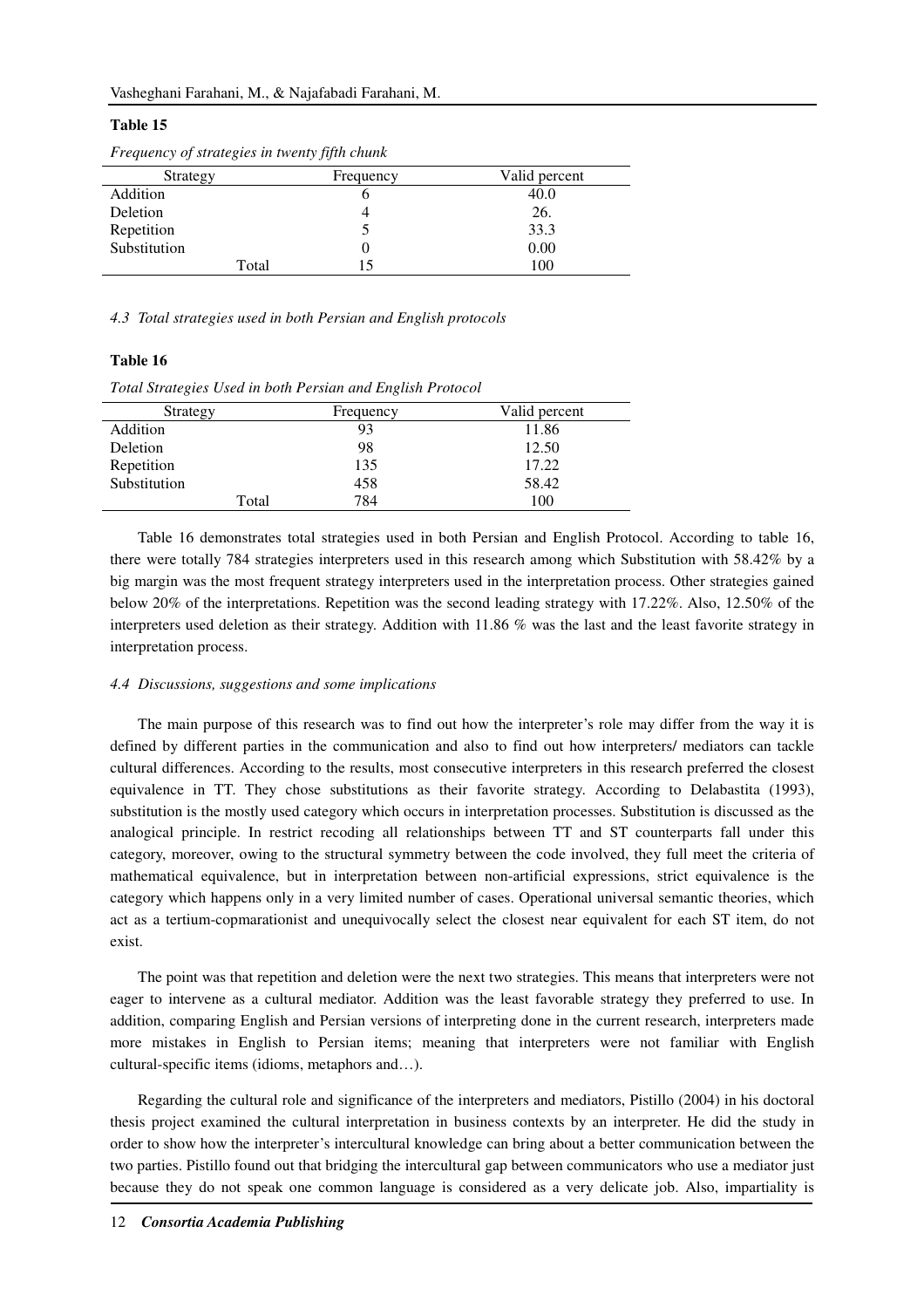considered as one of the most important ethical preconditions for interpreters; meaning that the interpreter or mediator is not permitted to give his/her personal thought or change in any way what a speaker utters of his mouth.

However, Taft (1981) states that the interaction between two or more cultures necessitates the transferring of ideas, thoughts and information from one cultural to the other one. This interaction is similar to the process required in linguistic translation, though it requires more mediation and interaction than mere translation. Due to the fact that literal translation is generally not considered as an advisable approach in interpretation (Schäffner, 1996 & Katan, 1999), it is important to find out the way and the extent to which the interpreter could 'mediate' the speech rather than merely 'translate' in order to make the communication possible.

### *4.5 Pedagogical Implications and Suggestions for Further Studies*

This research itself does not offer finalized findings and outcomes on the subject of interpreter's strategies and roles in political context. However, this study can be used as a point of departure for further studies on the subject and some implications can be drawn. As Faiq (2004) states

# *the misunderstandings of translator are not only the products of linguistic incompatibilities, but of cultural ones as well* (p. 1).

One implication of the findings and conclusions of this research is for training interpreters and their teachers. This study highlights the importance of culture knowledge for interpreters. Not only interpreters must consider linguistics part, but also cultural issues. They need to be aware of both parties' cultures.

Another implication for interpretation is that the interpreters are required to be well acquainted with political discourse. Indeed, the findings of the current research show that political speech interpretation as a specific genre requires more attention, since it plays an important role in increasing mutual understanding and communication between two cultures. The findings also propose the claim that interpreters work better in their mother tongue rather than in their second language. However, it seems that more studies are needed on this subject and issues like the speed of interpreting, interpreters' short memory, note taking, and some other points can be suggested for more studies by other researchers.

Also, the findings of the current study can be very useful for students of Translation Studies. In fact, the students will learn how to operationalize Delabastita's model as theoretical framework for studies to be. Also, the researchers will be acquainted with doing research in the field of interpretation as an ongoing filed of inquiry. Moreover, the researchers in the field of interpretation can learn how to compare and contrast the different methods interpreters apply in interpretation process. In addition, further studies have to be made to come up with the question on how to train interpreters and cultural mediators and how to prepare them to become good speakers. As Lederer (1978) points out, the interpreter "is not only a listener, he is also a speaker" (p. 327). The last, but not the least the finding of this study is to shed light on the significance of the interpreters' background knowledge and to suggest the need for further researches in this growing area.

### **5. References**

Anderson, R. (1976). *Perspectives on the role of interpreter*. London: Routledge. Aziz, Y. Y. ( 1982). Cultural problems of English-Arabic translation. *International Journal of Translation*, *28*(1), 25–29. https://doi.org/10.1075/babel.28.1.08azi

Baker, M. (2001). *Routledge encyclopedia of translation studies*. London & New York: Routledge.

Cronin, M. (2013). *Translation in the digital age*. Oxon: Routledge.

De Groot, A. M. B. (2005). *Handbook of bilingualism: Psycholinguistic approaches*. New York: Oxford University Press.

Delabastita, D. (1993). *There's a double tongue: An investigation into the translation of shakespeare's wordplay,*